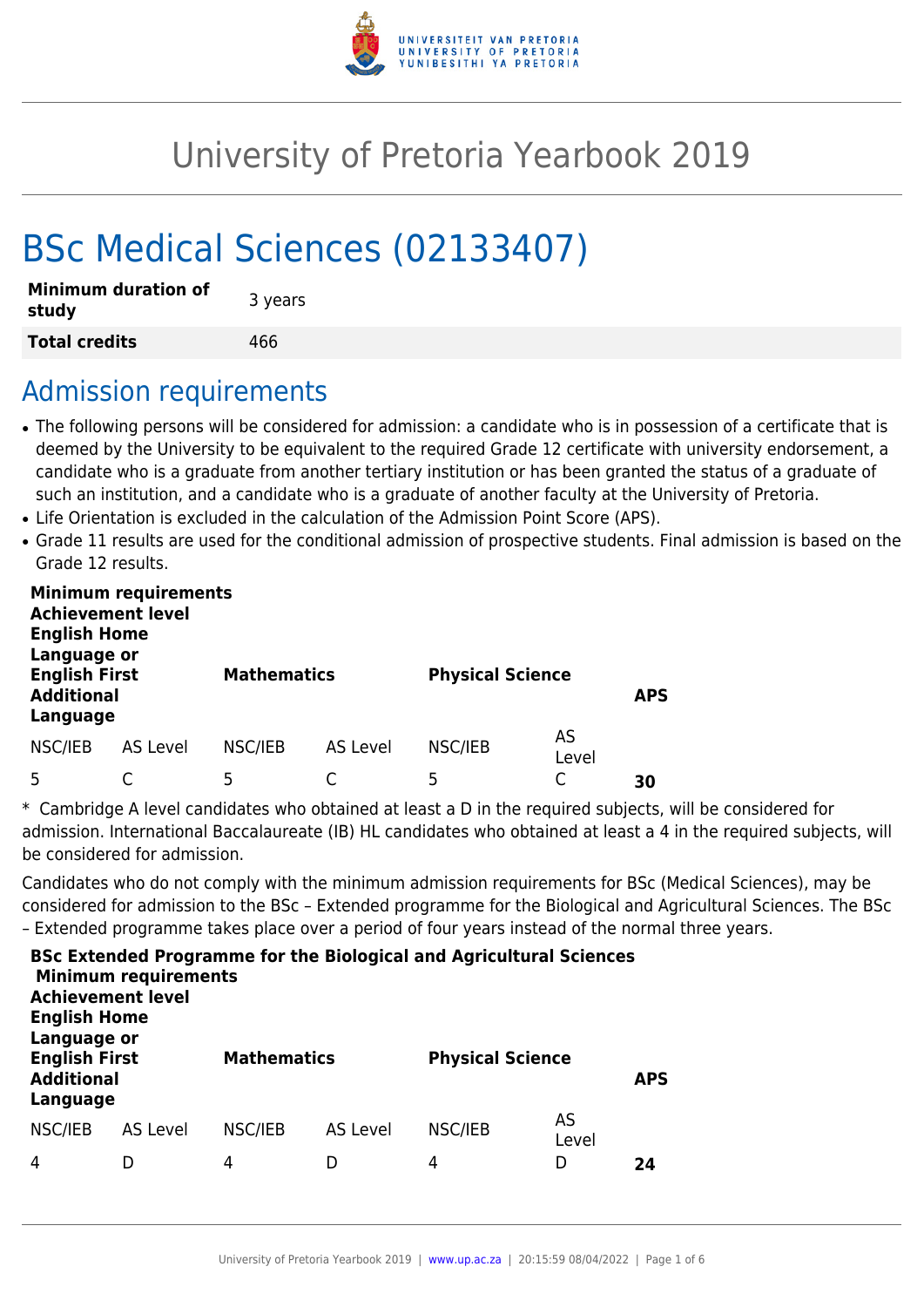

# Other programme-specific information

A student must pass all the minimum prescribed and elective module credits as set out at the end of each year within a programme as well as the total required credits to comply with the particular degree programme. Please refer to the curricula of the respective programmes. At least 144 credits must be obtained at 300-/400-level, or otherwise as indicated by curriculum. The minimum module credits needed to comply with degree requirements is set out at the end of each study programme. Subject to the programmes as indicated a maximum of 150 credits will be recognised at 100-level. A student may, in consultation with the relevant head of department and subject to the permission by the Dean, select or replace prescribed module credits not indicated in BSc threeyear study programmes to the equivalent of a maximum of 36 module credits.

It is important that the total number of prescribed module credits is completed during the course of the study programme. The Dean may, on the recommendation of the relevant head of department, approve deviations in this regard. Subject to the programmes as indicated in the respective curricula, a student may not register for more than 75 module credits per semester at first-year level subject to permission by the Dean. A student may be permitted to register for up to 80 module credits in a the first semester during the first year provided that he or she obtained a final mark of no less than 70% for grade 12 Mathematics and achieved an APS of 34 or more in the NSC.

Students who are already in possession of a bachelor's degree, will not receive credit for modules of which the content overlap with modules from the degree that was already conferred. Credits will not be considered for more than half the credits passed previously for an uncompleted degree. No credits at the final-year or 300- and 400-level will be granted.

The Dean may, on the recommendation of the programme manager, approve deviations with regard to the composition of the study programme.

Please note: Where elective modules are not specified, these may be chosen from any modules appearing in the list of modules.

It remains the student's responsibility to acertain, prior to registration, whether they comply with the prerequisites of the modules they want to register for.

The prerequisites are listed in the Alphabetical list of modules.

# Promotion to next study year

A student will be promoted to the following year of study if he or she passed 100 credits of the prescribed credits for a year of study, unless the Dean on the recommendation of the relevant head of department decides otherwise. A student who does not comply with the requirements for promotion to the following year of study, retains the credit for the modules already passed and may be admitted by the Dean, on recommendation of the relevant head of department, to modules of the following year of study to a maximum of 48 credits, provided that it will fit in with both the lecture and examination timetable.

#### **General promotion requirements in the faculty**

All students whose academic progress is not acceptable can be suspended from further studies.

• A student who is excluded from further studies in terms of the stipulations of the abovementioned regulations,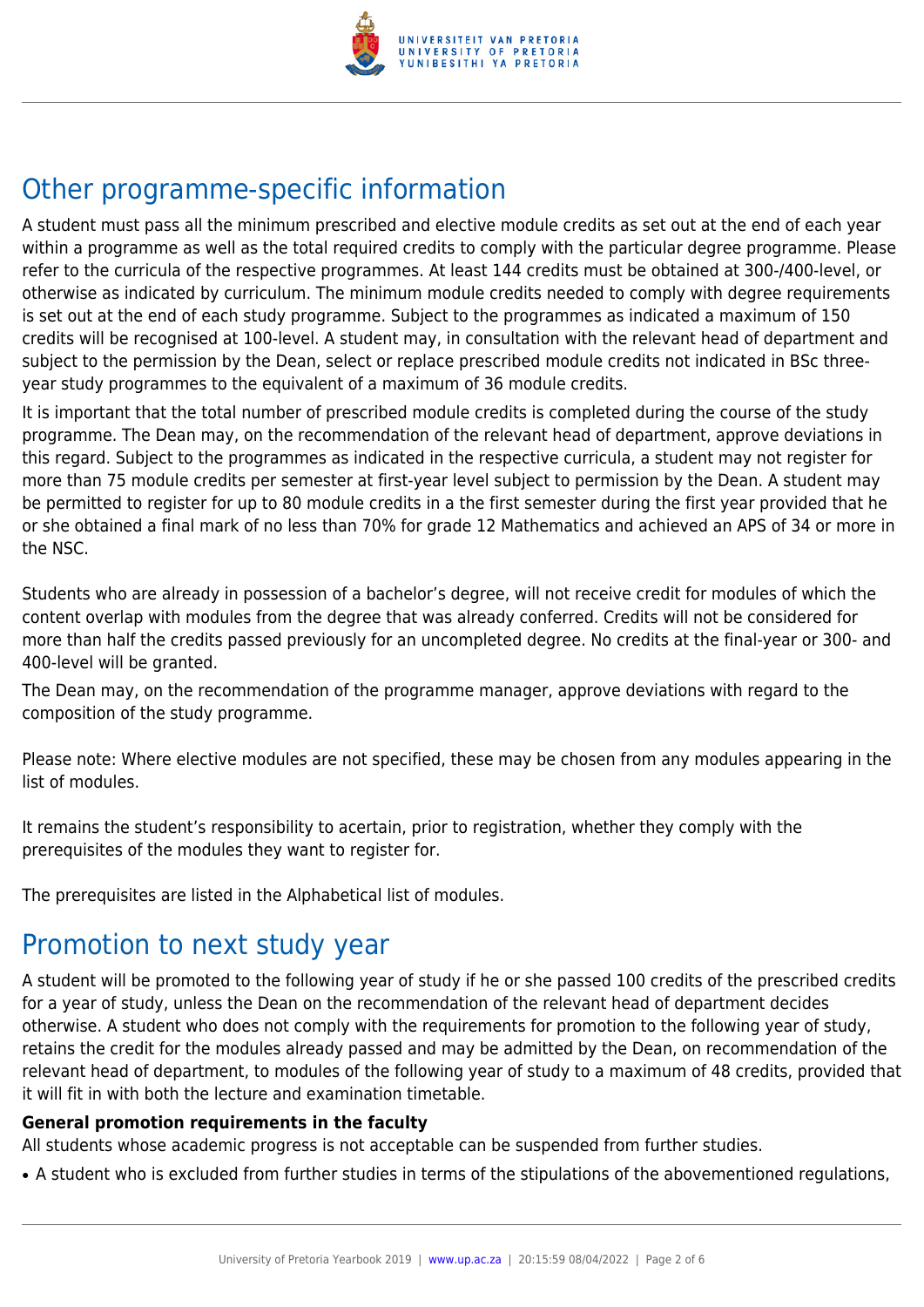

will be notified in writing by the Dean or Admissions Committee at the end of the relevant semester.

- A student who has been excluded from further studies may apply in writing to the Admissions Committee of the Faculty of Natural and Agricultural Sciences for re-admission.
- Should the student be re-admitted by the Admissions Committee, strict conditions will be set which the student must comply with in order to proceed with his/her studies.
- Should the student not be re-admitted to further studies by the Admissions Committee, he/she will be informed in writing.
- Students who are not re-admitted by the Admissions Committee have the right to appeal to the Senior Appeals Committee.
- Any decision taken by the Senior Appeals Committee is final.

# Pass with distinction

A student obtains his or her degree with distinction if all prescribed modules at 300-level (or higher) are passed in one academic year with a weighted average of at least 75%, and obtain at least a subminimum of 65% in each of the relevant modules.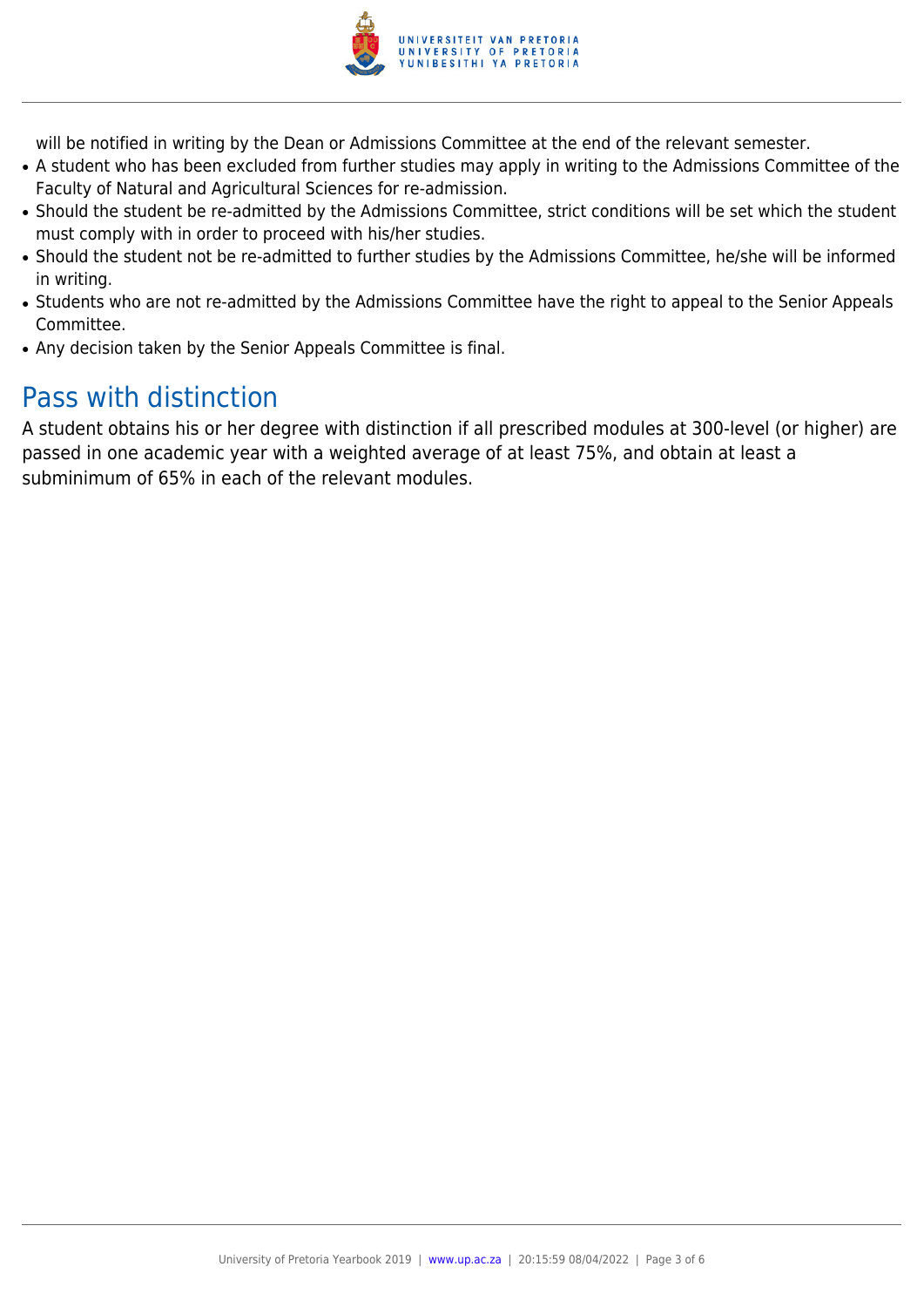

### Curriculum: Year 1

#### **Minimum credits: 142**

#### **Minimum credits: 142**

Fundamental  $= 12$  $Core = 130$ 

### **Additional information:**

- Students who do not qualify for AIM 102 must register for AIM 111 and AIM 121.
- Students intend applying for MBChB, or BChD selection, have to enrol for MGW 112(6) and MTL 180(12) with the understanding that they defer doing WTW 134 in the first semester, however, should they not be selected and want to continue with a BSc programme, WTW 165 must be taken in the second semester of the first year.

### **Fundamental modules**

[Academic information management 102](https://www.up.ac.za/faculty-of-education/yearbooks/2019/modules/view/AIM 102) (AIM 102) - Credits: 6.00 [Academic information management 111](https://www.up.ac.za/faculty-of-education/yearbooks/2019/modules/view/AIM 111) (AIM 111) - Credits: 4.00 [Academic information management 121](https://www.up.ac.za/faculty-of-education/yearbooks/2019/modules/view/AIM 121) (AIM 121) - Credits: 4.00 [Language and study skills 110](https://www.up.ac.za/faculty-of-education/yearbooks/2019/modules/view/LST 110) (LST 110) - Credits: 6.00 [Academic orientation 102](https://www.up.ac.za/faculty-of-education/yearbooks/2019/modules/view/UPO 102) (UPO 102) - Credits: 0.00

### **Core modules**

[Introduction: Human anatomy and embryology 121](https://www.up.ac.za/faculty-of-education/yearbooks/2019/modules/view/ANA 121) (ANA 121) - Credits: 4.00 [Human osteology 122](https://www.up.ac.za/faculty-of-education/yearbooks/2019/modules/view/ANA 122) (ANA 122) - Credits: 4.00 [Basic human histology 126](https://www.up.ac.za/faculty-of-education/yearbooks/2019/modules/view/ANA 126) (ANA 126) - Credits: 4.00 [Biometry 120](https://www.up.ac.za/faculty-of-education/yearbooks/2019/modules/view/BME 120) (BME 120) - Credits: 16.00 [General chemistry 117](https://www.up.ac.za/faculty-of-education/yearbooks/2019/modules/view/CMY 117) (CMY 117) - Credits: 16.00 [General chemistry 127](https://www.up.ac.za/faculty-of-education/yearbooks/2019/modules/view/CMY 127) (CMY 127) - Credits: 16.00 [Science and world views 155](https://www.up.ac.za/faculty-of-education/yearbooks/2019/modules/view/FIL 155) (FIL 155) - Credits: 6.00 [Introductory genetics 161](https://www.up.ac.za/faculty-of-education/yearbooks/2019/modules/view/GTS 161) (GTS 161) - Credits: 8.00 [Introduction to microbiology 161](https://www.up.ac.za/faculty-of-education/yearbooks/2019/modules/view/MBY 161) (MBY 161) - Credits: 8.00 [Molecular and cell biology 111](https://www.up.ac.za/faculty-of-education/yearbooks/2019/modules/view/MLB 111) (MLB 111) - Credits: 16.00 [Physics for biology students 131](https://www.up.ac.za/faculty-of-education/yearbooks/2019/modules/view/PHY 131) (PHY 131) - Credits: 16.00 [Mathematics 134](https://www.up.ac.za/faculty-of-education/yearbooks/2019/modules/view/WTW 134) (WTW 134) - Credits: 16.00 [Mathematics 165](https://www.up.ac.za/faculty-of-education/yearbooks/2019/modules/view/WTW 165) (WTW 165) - Credits: 16.00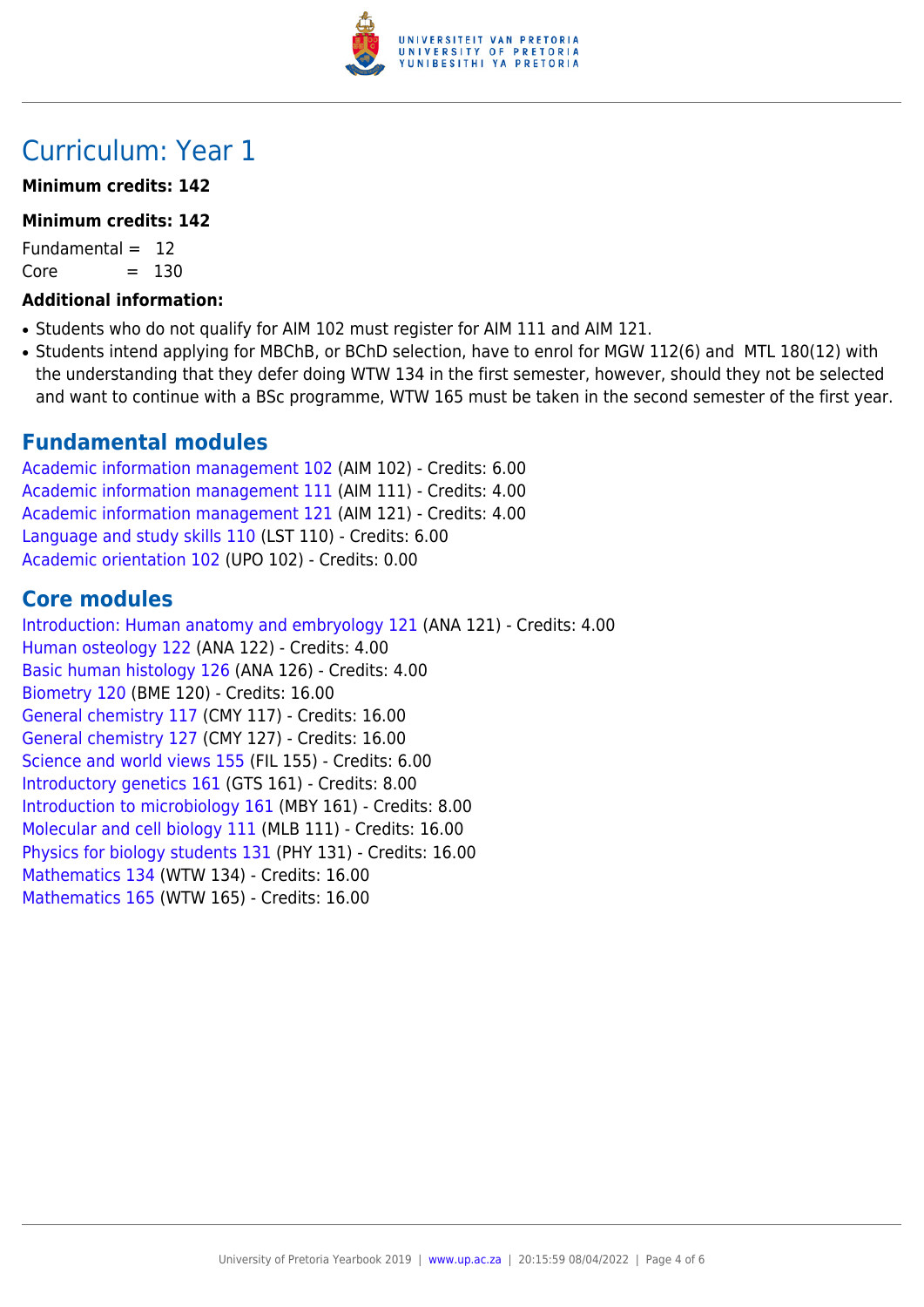

# Curriculum: Year 2

### **Minimum credits: 144**

#### **Minimum credits: 144**

 $Core = 96$  $Electric = 48$ 

### **Additional information:**

- FLG option: 48 credits, GTS option: 48 credits, FAR option: same as FLG option
- **ANA + FLG option:** First semester FLG 211 (12) and FLG 212 (12) second semester FLG 221 (12) and FLG 222 (12)
- ANA + GTS option: First semester GTS 251 (12) and MBY 251 (12), second semester GTS 261 (12) and MBY 261 (12)
- ANA + FLG/FAR option only in Final year: Same as FLG option

### **Core modules**

[Human cell and developmental biology 214](https://www.up.ac.za/faculty-of-education/yearbooks/2019/modules/view/ANA 214) (ANA 214) - Credits: 12.00 [Paleoanthropology 215](https://www.up.ac.za/faculty-of-education/yearbooks/2019/modules/view/ANA 215) (ANA 215) - Credits: 12.00 [Human histology 226](https://www.up.ac.za/faculty-of-education/yearbooks/2019/modules/view/ANA 226) (ANA 226) - Credits: 12.00 [Human anatomy Part 1 247](https://www.up.ac.za/faculty-of-education/yearbooks/2019/modules/view/ANA 247) (ANA 247) - Credits: 12.00 [Introduction to proteins and enzymes 251](https://www.up.ac.za/faculty-of-education/yearbooks/2019/modules/view/BCM 251) (BCM 251) - Credits: 12.00 [Carbohydrate metabolism 252](https://www.up.ac.za/faculty-of-education/yearbooks/2019/modules/view/BCM 252) (BCM 252) - Credits: 12.00 [Lipid and nitrogen metabolism 261](https://www.up.ac.za/faculty-of-education/yearbooks/2019/modules/view/BCM 261) (BCM 261) - Credits: 12.00 [Biochemical principles of nutrition and toxicology 262](https://www.up.ac.za/faculty-of-education/yearbooks/2019/modules/view/BCM 262) (BCM 262) - Credits: 12.00

### **Elective modules**

[Introductory and neurophysiology 211](https://www.up.ac.za/faculty-of-education/yearbooks/2019/modules/view/FLG 211) (FLG 211) - Credits: 12.00 [Circulatory physiology 212](https://www.up.ac.za/faculty-of-education/yearbooks/2019/modules/view/FLG 212) (FLG 212) - Credits: 12.00 [Lung and renal physiology, acid-base balance and temperature 221](https://www.up.ac.za/faculty-of-education/yearbooks/2019/modules/view/FLG 221) (FLG 221) - Credits: 12.00 [Digestion, endocrinology and reproductive systems 222](https://www.up.ac.za/faculty-of-education/yearbooks/2019/modules/view/FLG 222) (FLG 222) - Credits: 12.00 [Molecular genetics 251](https://www.up.ac.za/faculty-of-education/yearbooks/2019/modules/view/GTS 251) (GTS 251) - Credits: 12.00 [Genetic diversity and evolution 261](https://www.up.ac.za/faculty-of-education/yearbooks/2019/modules/view/GTS 261) (GTS 261) - Credits: 12.00 [Bacteriology 251](https://www.up.ac.za/faculty-of-education/yearbooks/2019/modules/view/MBY 251) (MBY 251) - Credits: 12.00 [Mycology 261](https://www.up.ac.za/faculty-of-education/yearbooks/2019/modules/view/MBY 261) (MBY 261) - Credits: 12.00